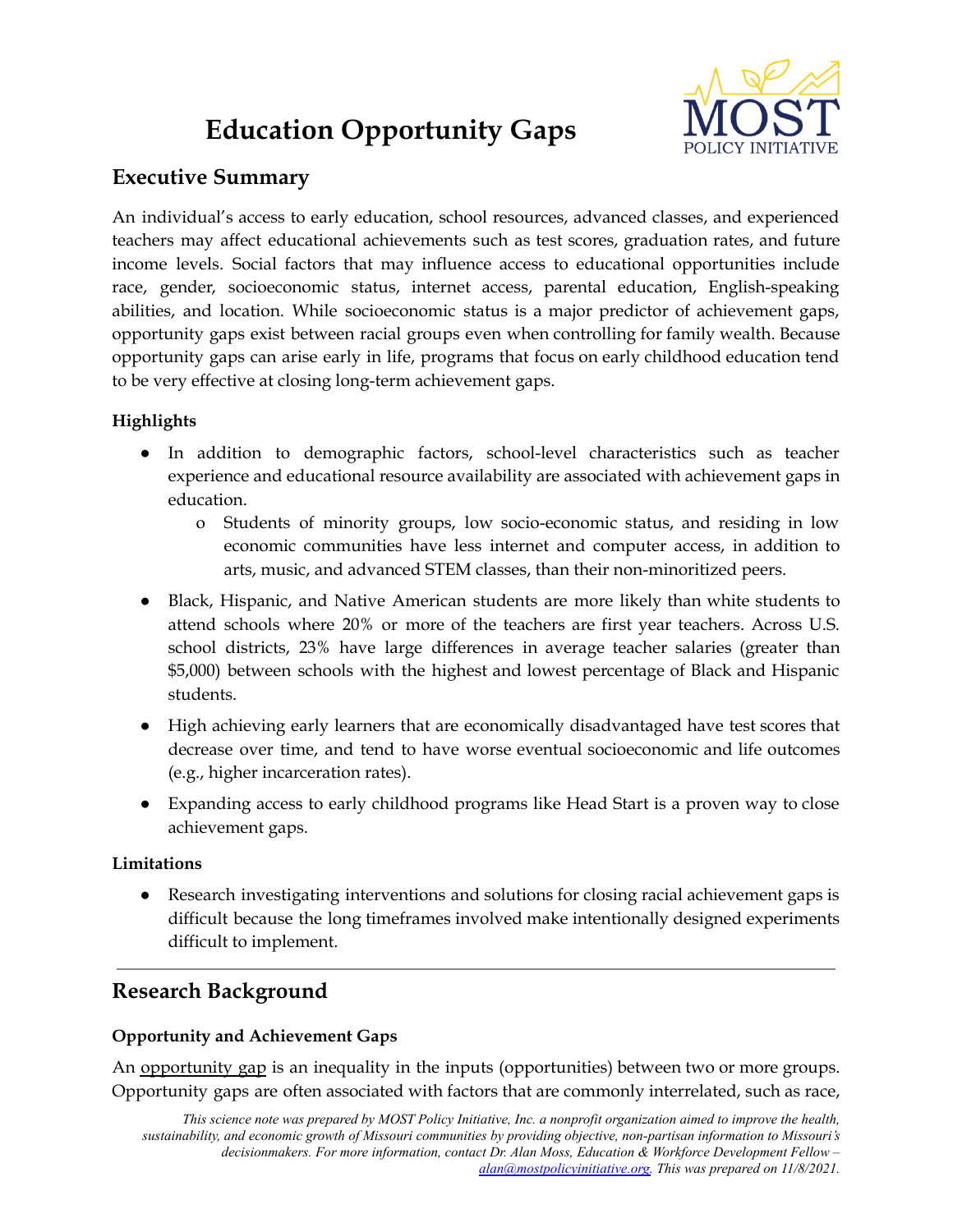gender, family wealth, community wealth, internet access, parental education, English-speaking abilities, and location. Unequal inputs to specific groups can result in unequal outputs (i.e. achievement gaps), which are often measured by academic test scores (Figure 1), graduation rates, and income. Educational opportunity gaps result in outcome differences that can begin as early as 9 months of age<sup>1,</sup> and become more apparent throughout the lifespan. Therefore, efforts to close achievement gaps often start during early childhood education.



**Figure 1. Proficiency Rates of Missouri Students.** Shown are the average percentage of Missouri students scoring *NAEP Proficient* or above in 2015 assessments. Achievement gaps appear between the White, Black, and Hispanic students in various subject areas. Data from the National Assessment of Educational Progress (NAEP, [nationsreportcard.gov](https://www.nationsreportcard.gov/)).

### **Identifying Opportunity Gaps in Education**

Race and socioeconomic status are often associated and may be the primary explanation for the opportunity gaps between Black and White students. <sup>2</sup> This is likely due to differences in access to well-trained teachers and other educational resources. However, there are other factors independent of socioeconomic status that can lead to achievement gaps. A study of 2,868 school districts across the United States found that, in addition to socioeconomic status, parent educational attainment is associated with high Black/White academic achievement gaps. <sup>3</sup> Even when controlling for parental incomes, the eventual incomes of Black male students were lower than their White peers in 99% of census tracts. <sup>4</sup>Differences in access to opportunities have led to low upward economic mobility for Black students along with high downward economic mobility. 4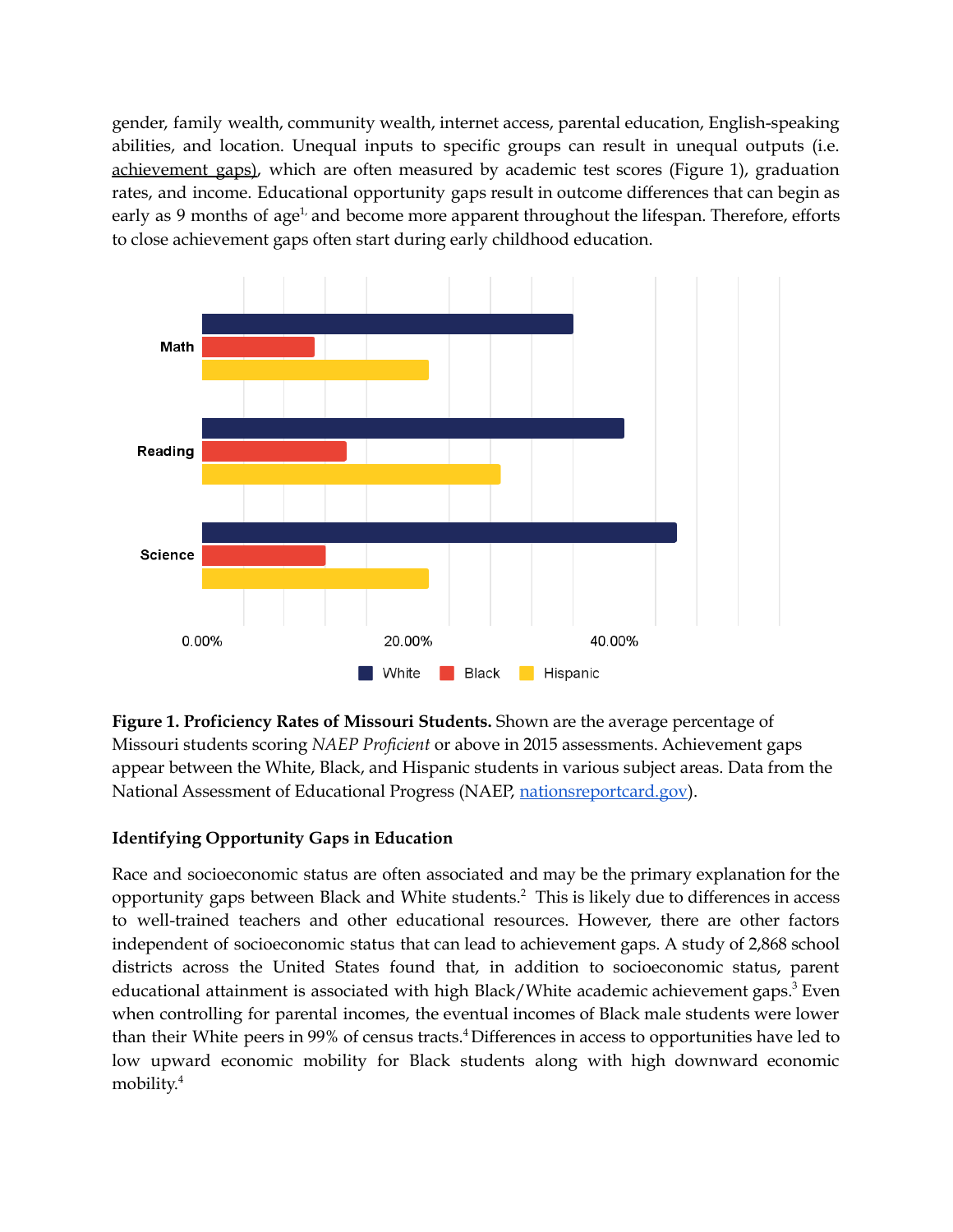#### Teacher Quality

Teacher experience is positively associated with student achievement. The largest increase in student achievement is associated with teaching experience gained over the first few years of teaching. <sup>5</sup> Black, Hispanic, and Native American students are more likely than White students to attend schools where 20% or more of the teachers are first year teachers. <sup>6</sup> Black and Hispanic students are also more likely go to schools where a large proportion of teachers do not meet state teaching certifications. <sup>6</sup> While the number of uncertified teachers at public schools tends to be low, they are often concentrated in schools in urban and rural locations and schools with high proportions of historically marginalized groups. 7

Finally, 23% of school districts have a difference in average teacher salaries greater than \$5,000 between schools with the highest and lowest percentage of Black and Hispanic students.<sup>6</sup> Higher teacher salaries have been shown to be correlated with better student outcomes and decreased dropout rates. 8

#### Educational Resources

Gaps in access to arts, music, and advanced STEM classes appear between groups in and out of school based on race, income, and location. 9 In the midwest, 35% of schools do not have a full time visual arts teacher. 9

Access to computers and the internet is not evenly distributed across all racial, socio-economical, and rural/urban groups. Black children are 8.8% less likely to have broadband internet access compared to White children, and Hispanic children are 4.2% less likely than their White peers.<sup>10</sup> There are also gaps in internet access based on English language proficiency, population density, household income, and education level of the head of household. For more general information on internet access and online education in Missouri, see previously published Science Notes on **broadband [deployment](https://mostpolicyinitiative.org/wp-content/uploads/2021/03/Broadband-Deployment-Science-Note.pdf)** and **online** [education](https://mostpolicyinitiative.org/wp-content/uploads/2021/03/Online-Education-Science-Note.pdf).

#### **Identifying Achievement Gaps in Education**

An Ohio-based study following high-achieving third graders showed that economic disparities negatively impact academic achievement.<sup>11</sup> All of the students involved were initially high achievers, but exhibited divergent outcomes based on socioeconomic status and race. The results showed that economically disadvantaged students tended to have test scores drop more over time, have lower ACT/SAT scores, and lower college enrollment than students who were not economically disadvantaged. Similar results were found for Black and Hispanic students compared to White students, with only 26% of Black early high achievers going on to four-year colleges compared to 57% of White early high achievers. These trends in Ohio have been shown nationally in the U.S. Department of Education *Condition of Education* annual reports. 12

### Addressing Education Achievement Gaps

Research indicates that opportunity gaps can be closed through early investments in pre-school education programs, including Head Start. In a comparison of schools across the U.S. that adopted Head Start programs at different times, researchers found that increased funding for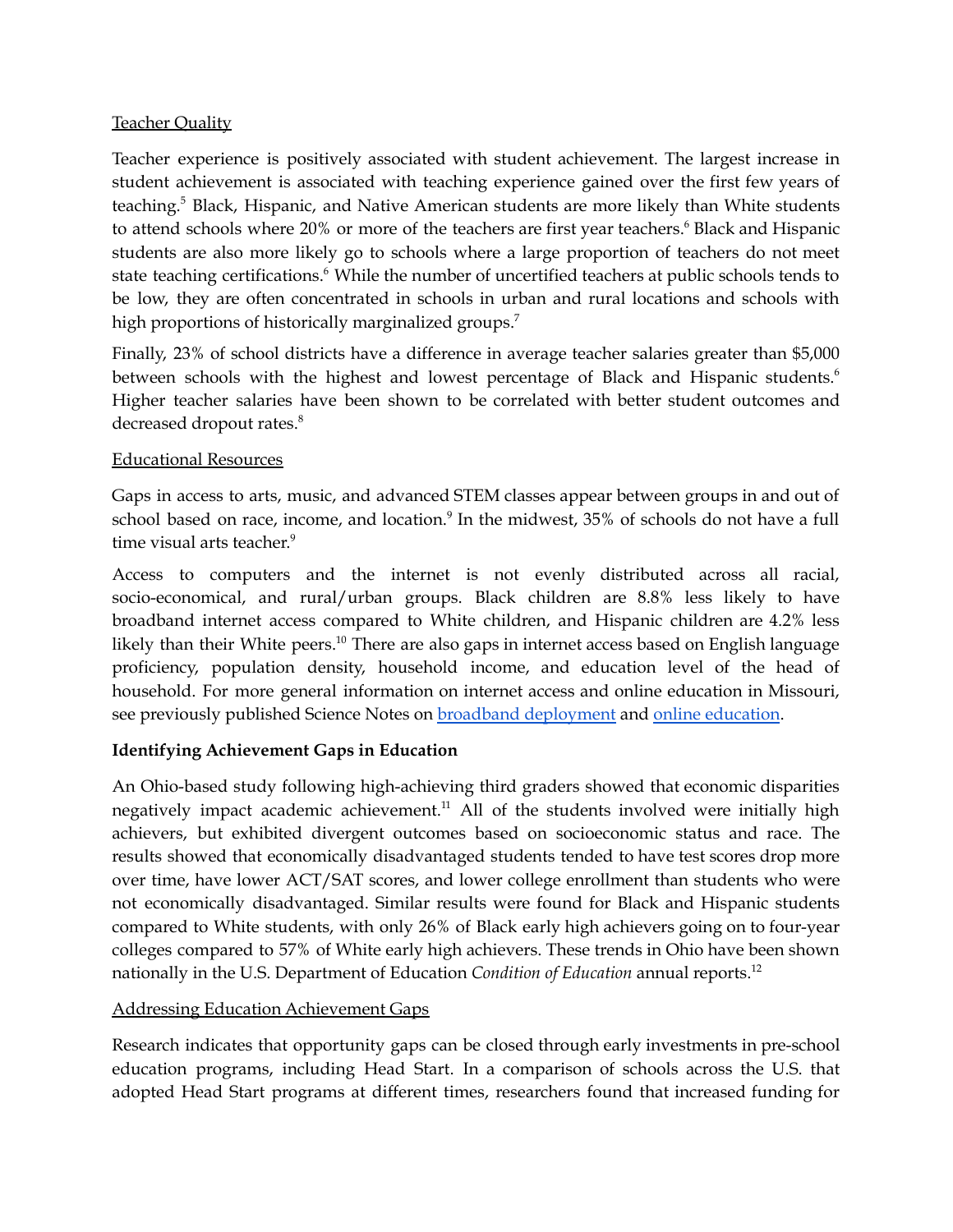pre-school and K12 had positive outcomes for poorer students, and the outcomes were most beneficial when both programs had increased funding.<sup>13</sup> These benefits include increased academic achievement and lifetime earnings along with decreased incarceration rates. While all groups had improved outcomes from Head Start programs, disadvantaged populations benefited the most. 14

Achievement gaps have been shown between Black and White students even within relatively highly funded schools with low student to teacher ratios.<sup>3</sup> While federal programs that base school funding on tests, such as No Child Left Behind, have been tried, the effect on closing the Black and White student gap has been modest.<sup>15</sup> Research investigating interventions and solutions for closing racial achievement gaps is difficult because the long timeframes involved make intentionally designed experiments difficult to implement.

### **References**

- 1. Halle, T., Forry, N., Hair, E., Perper, K., Wandner, L., Wessel, J., & Vick, J. (2009). *Disparities in Early Learning and Development: Lessons from the Early Childhood Longitudinal Study – Birth Cohort (ECLS-B).* Child Trends.
- 2. Rothstein, J. & Wozny, N. (2013). Permanent income and the black-white test score gap. *Journal of Human Resources, 48*(3), 510-544. doi: 10.3368/jhr.48.3.510
- 3. Hung, M., Smith, W. A., Voss, M. W., Franklin, J. D., Gu, Y., Bounsanga, J. (2020) Exploring student achievement gaps in school districts across the United States. *Education and Urban Society. 52*(2). <https://doi.org/10.1177/0013124519833442>
- 4. Chetty, R., Hendren, N., Jones, M. R., Porter, S. R. (2019). *Race and economic opportunity in the United States: An intergenerational perspective*. National Bureau of Economic Research. Working Paper 24441. <http://www.nber.org/papers/w24441>
- 5. Kini, T., & Podolsky, A. (2016). *Does Teaching Experience Increase Teacher Ef ectiveness? A Review of the Research.* Learning Policy Institute. [https://learningpolicyinstitute.org/our-work/publications-resources/does-teaching-experience](https://learningpolicyinstitute.org/our-work/publications-resources/does-teaching-experience-increase-teacher-effectiveness-review-research)[increase-teacher-effectiveness-review-research.](https://learningpolicyinstitute.org/our-work/publications-resources/does-teaching-experience-increase-teacher-effectiveness-review-research)
- 6. U.S. Department of Education Office for Civil Rights. (2014) *Civil Rights Data Collection: Data Snapshot (Teacher Equity).* <https://ocrdata.ed.gov/assets/downloads/CRDC-Teacher-Equity-Snapshot.pdf>
- 7. Policy and Program Studies Service. (2016). *Prevalence of Teachers Without Full State Certification and Variation Across Schools and States.* Office of Planning, Evaluation and Policy Development. U.S. Department of Education. <https://www2.ed.gov/rschstat/eval/teaching/teachers-without-certification/report.pdf>
- 8. Loeb, S. & Page, M.E. (2000). Examining the link between teacher wages and student outcomes: The importance of alternative labor market opportunities and non-pecuniary variation. *Review of Economics and Statistics, 82*(3), 393-408. doi: 10.1162/003465300558894
- 9. National Center for Education Statistics. (2016) *Arts Assessment.* National Assessment of Educational Progress (Project). Washington, D.C: National Center for Education Statistics, Office of Educational Research and Improvement, U.S. Dept. of Education. <https://www.nationsreportcard.gov/>
- 10. Martin, M. (2018) *Computer and Internet Use in the United States: 2018.* US Census Bureau. <https://www.census.gov/content/dam/Census/library/publications/2021/acs/acs-49.pdf>